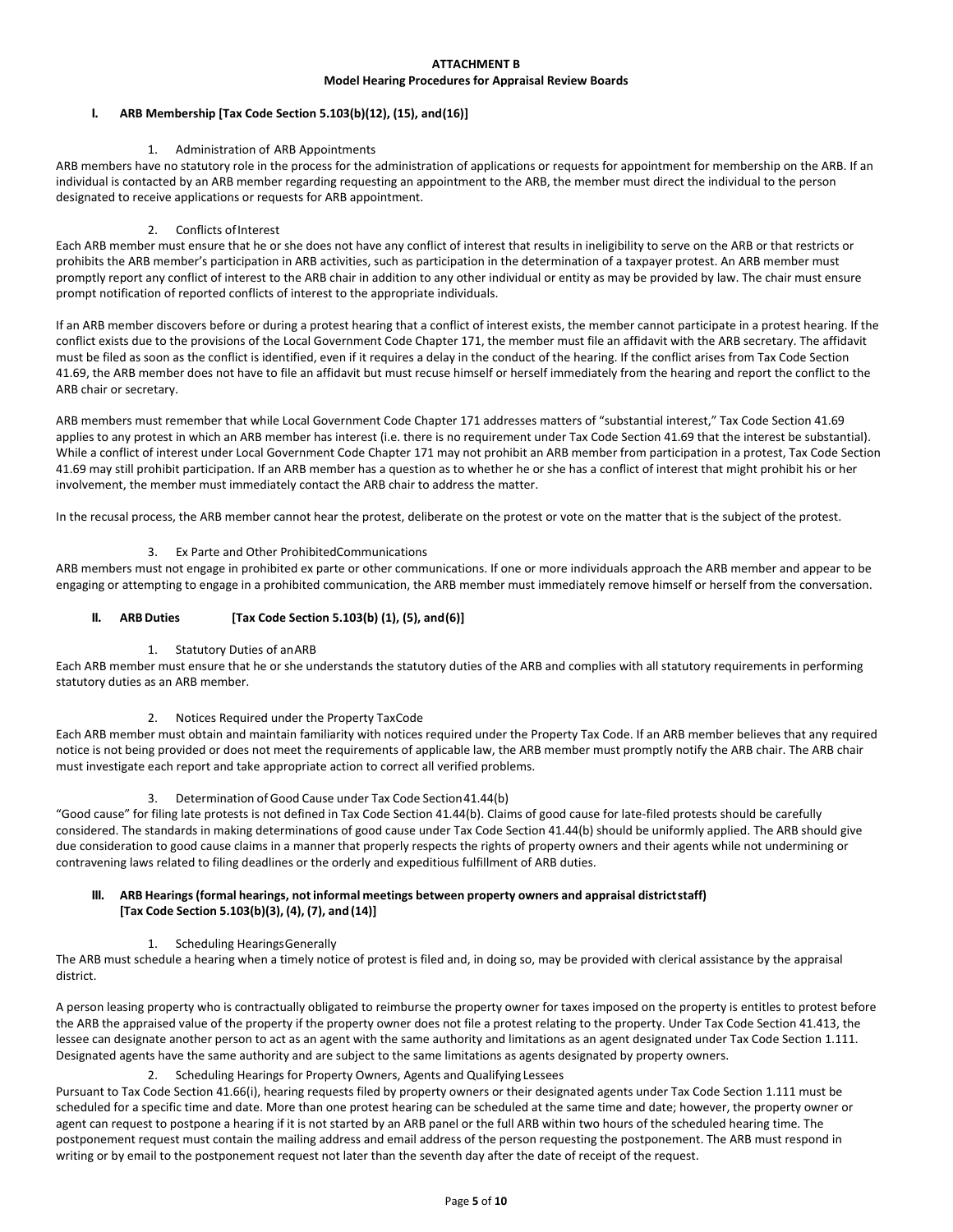# 3. Scheduling Hearings for MultipleAccounts

If requested by a property owner or the designated agent, hearings on protests concerning up to 20 designated properties must be scheduled to be held consecutively on the same day by the ARB. The request must meet all requirements of Tax Code Section 41.66(j), including the required statement in boldfaced type: "request for same-day protest hearings." More than one such request may be filed in the same tax year by a property owner or the designated agent. Also pursuant to Tax Code Section 41.66(j), the ARB may schedule protest hearings concerning more than 20 properties filed by the same property owner or their designated agent and may use different panels to conduct the hearings based on the ARB's customary scheduling. The ARB may follow the practices customarily used in the scheduling of hearings under Section41.66(j).

#### 4. ARB PanelAssignments (Tax Code Section 41.66 (k)(k-1) and 41.45(d)(d-I)

If an ARB sits in panels as authorized by Tax Code Section 41.45(d) and (d-1), protests must be assigned randomly, except that the ARB, with or without clerical assistance from the appraisal district staff, may consider the property type or the protest grounds in order to assign the protest to a panel with members who have particular expertise.

Tax Code Section 41.45(b-4) allows a property owner to request that a single member panel conduct the protest hearing. The property owner must submit the request not later than the 10th day before the hearing date in writing on the notice of protest or by a written submission. If the ARB does not accept the recommendations made by the single- panel member, the ARB can determine the protest or refer it for rehearing to a single-member panel composed of someone who did not hear the original protest.

Tax Code Section 41.66(k-1) allows a property owner or agent to request a special ARB panel to hear a complex property protest if in a county with a population of one million or more. The owner or agent must consent to a special panel reassignment and may request a postponement if they disagree with the reassignment.

Once a protest is scheduled to be heard by a specific panel, it cannot be reassigned to another panel without the consent of the property owner or a designated agent. If the ARB reassigns a protest to another panel, the owner or designated agent may agree to the reassignment or request a postponement of the hearing. The ARB is required to postpone the hearing if requested in this situation. Pursuant to Tax Code Section 41.66(k), "[a] change of members of a panel because of a conflict of interest, illness, or inability to continue participating in hearings for the remainder of the day does not constitute reassignment of a protest to another panel."

A property owner or agent can request a special ARB panel to hear a complex property protest if in a county with a population of one million or more. The owner or agent must consent to a special panel reassignment and may request a postponement if they disagree with the reassignment.

#### 5. Postponements Under Tax Code Section 41.45(e)

A property owner who is not represented by an agent under Tax Code Section 1.111 is entitled to one postponement of a hearing without showing cause. The request must be made before the hearing date in writing, including by facsimile transmission or electronic mail, by telephone or in person to the ARB, an ARB panel or the ARB chair. If the requested hearing postponement is scheduled to occur before the next regular meeting of the ARB, the chair or the chair's representative may act on the request for postponement without the necessity of action by the full ARB. Unless the postponed hearing date and time are agreed to by the ARB chair or the chair's representative, the property owner and the chief appraiser, the hearing cannot be postponed to a date less than five or more than 30 days after the date scheduled for the hearing when the postponement is sought.

Without limit, the ARB must postpone a hearing if the property owner or the designated agent shows good cause, as defined in Tax Code Section 41.45(e-2.) The request must be made in writing, including by facsimile transmission or electronic mail, by telephone or in person to the ARB, an ARB panel or the ARB chair. If the postponed hearing is rescheduled to occur before the next regular meeting of the ARB, the chair or the chair's representative can act on the postponement request without the necessity of action by the full ARB. Unless the postponed hearing date and time are agreed to by the ARB chair or the chair's representative, the property owner and the chief appraiser, the hearing cannot be postponed to a date less than five or more than 30 days after the date scheduled for the hearing when the postponement is sought.

Without limit, the ARB must postpone a hearing if the chief appraiser consents to the postponement. The request must be made in writing, including by facsimile transmission or electronic mail, by telephone or in person to the ARB, an ARB panel or the ARB chair. If the postponed hearing is rescheduled to occur before the next regular meeting of the ARB, the chair or the chair's representative can act on the postponement request without the necessity of action by the full ARB. Unless the postponed hearing date and time are agreed to by the ARB chair or the chair's representative, the property owner and the chief appraiser, the hearing cannot be postponed to a date less than five or more than 30 days after the date scheduled for the hearing when the postponement is sought.

The postponement request must contain the mailing address and email address of the person requesting the postponement. The ARB must respond in writing or by email to the postponement request not later than the 7th day after the date of the receipt of the request.

#### 6. Postponements Under Tax Code Section 41.45(e-1)

A property owner or owner's agent who fails to appear at the hearing is entitled to a new hearing if the property owner or owner's agent file, not later than the fourth day after the date the hearing occurred, a written statement with the

ARB showing good cause, as defined in Tax Code Section 41.45(e-2), for the failure to appear and requesting a new hearing.

#### 7. Postponement Under Tax Code 41.45(e-1)

The ARB must postpone a hearing to a later date if:

- 1) the owner of the property or the owner's agent is also scheduled to appear at an ARB protest hearing in another appraisaldistrict;
- 2) the other scheduled ARB protest hearing is scheduled to occur on the same date as the hearing set by thisARB;
- 3) the hearing notice delivered to the property owner or the owner's agent by the other ARB bears an earlier postmark than the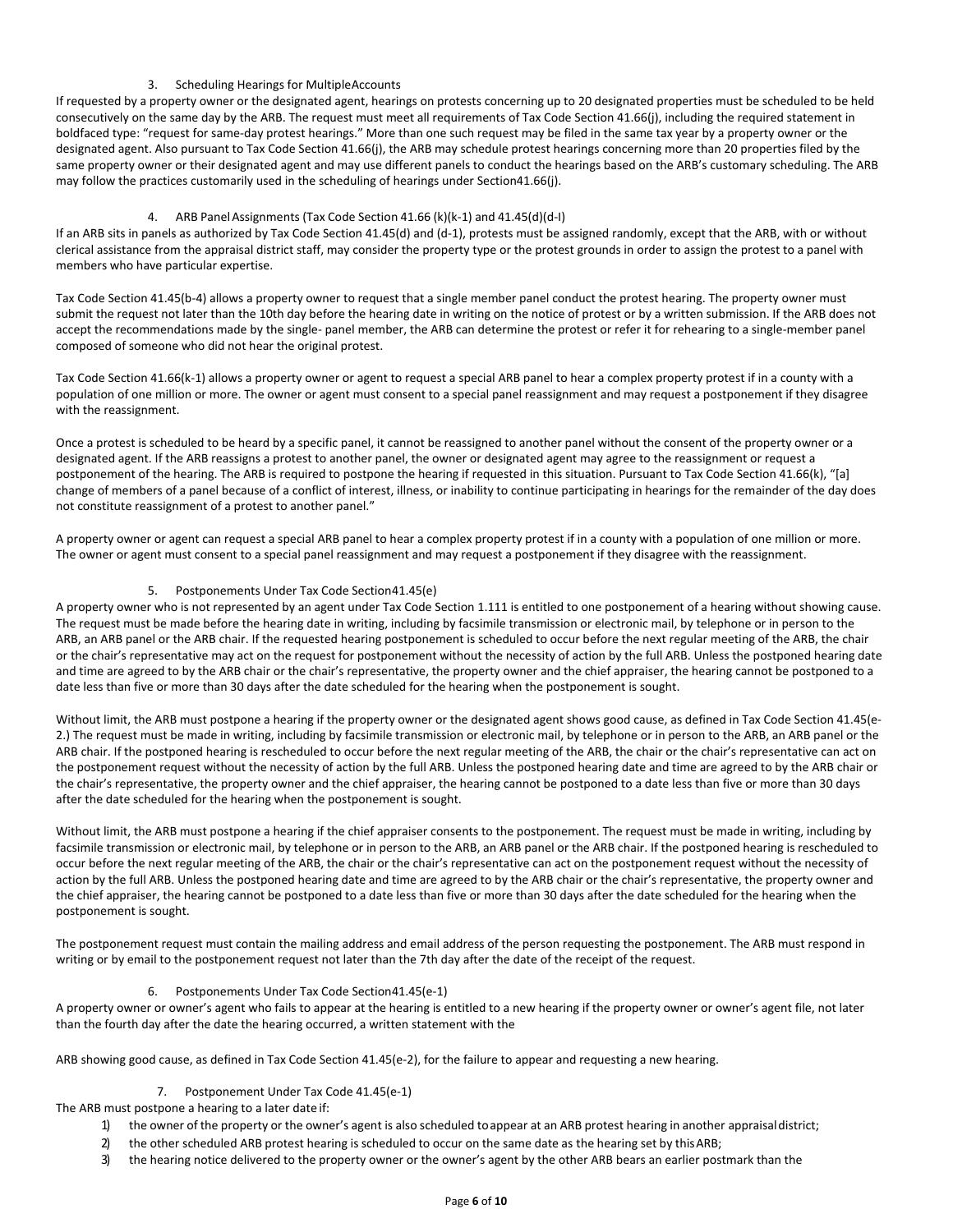hearing notice delivered by this ARB or, if the postmark date is identical, the property owner or agent has not requested a postponement of the other hearing; and

4) the property owner or the owner's agent includes with the postponement request a copy of the hearing notice delivered to the property owner or the owner's agent by the otherARB.

## 8. Postponements Under Tax Code Section 41.66(h)

The ARB must postpone a hearing (one time only) if the property owner or the designated agent requests additional time to prepare for the hearing and establishes that the chief appraiser failed to comply with Tax Code Section 41. 461.The postponement request must contain the mailing address and email address of the person requesting the postponement. The ARB must respond in writing or by email to the postponement request not later than the seventh day after the date of receipt of the request.

#### 9. Postponements Under Tax Code Section 41.66(i)

Protest hearings filed by property owners or their designated agents under Tax Code Section 1.111 must be scheduled for a specific time and date. More than one protest hearing can be scheduled at the same time and date; however, a property owner or their agent can request to postpone a hearing if it is not started by an ARB panel or the full ARB within two hours of the scheduled hearing time. The postponement request must contain the mailing address and email address of the person requesting the postponement. The ARB must respond in writing or by email to the postponement request not later than the seventh day after the date of receipt of the request.

#### 10. Postponements Under Tax Code Section 41.66(k)(k-1)

Once a protest is scheduled to be heard by a specific panel, it cannot be reassigned to another panel without the consent of the property owner or designated agent. If the ARB reassigns a protest to another panel, a property owner or designated agent may agree to reassignment or request that a hearing postponement. The ARB must postpone the hearing on that request. A change of panel members because of a conflict of interest, illness or inability to continue participating in hearings for the remainder of the day does not constitute panel reassignment. The postponement request must contain the mailing address and email address of the person requesting the postponement. The ARB must respond in writing or by email to the postponement request not later than the seventh day after the date of receipt of the request.

A property owner or agent must consent to a special panel ARB hearing reassignment or request a postponement if they disagree with the reassignment. A change of special panel members because of a conflict of interest, illness or inability to continue participating in hearings for the remainder of the day does not constitute a special panel hearing reassignment.

#### **IV. Conduct of ARB Hearings(formal hearings, not informal meetings between property owners and appraisal districtstaff) [Tax Code Section 5.103(b)(2), (9), and (10)]**

#### 1. Conducting Hearings Open to thePublic

This introductory statement should be read at the beginning of each hearing:

We are the appraisal review [board or panel] that will be hearing your protest today. We do not work for the appraisal district. We are appointed to perform an independent review of your protest. You may complete a survey regarding your experience today [provide instructions on how to fill out the survey]. The survey is voluntary. You also have the right to appeal our decision. Appeal information will be provided to you with our determination.

The ARB or ARB panel does not have to read the statement above if the owner or agent has previously appeared before the ARB or any ARB panel for the ARB for that county that same day.

For most protest hearings, the hearing should be conducted in the following order:

- a. Commence the hearing and announce the assigned protest number, property location and owner and other identifying information.
- b. Announce that, in accordance with Tax Code Section 41.45(h), all written and electronic material that has not been provided must beprovided.
- c. State that the ARB members who are considering the protest have not communicated with anyone aboutthe protest and have signed affidavits to thateffect.
- d. Welcome the parties and remind them of the content of the hearing procedures, time limitsfor the hearing, and other relevantmatters.
- e. Ask if any testifying witness holds a license or certificate from the Texas Appraiser Licensing and Certification Board and if the witness is appearing in that capacity.
- f. Inform witnesses that all testimony must be given under oath and swear-in all witnesses who plan to testify.
- g. Ask the property owner to decide if he/she wishesto present his/her evidence and argument before or after the appraisal district.
- h. If the property owner or agent presents his/her case first, he/she shall present evidence (documents and/or testimony). If witnesses are present, the property owner or agent may examine the witnesses as part of the presentation of evidence. At the end of the presentation, opinion of value (if applicable) for the property must bestated.
- i. Next, the appraisal district representative may cross-examine the property owner, the agent or the representative and/orwitnesses.
- j. If the property owner or agent presented his/her case first, the appraisal district representative shall present evidence (documents and/or testimony) next. If witnesses are present, the appraisal district representative may examine the witnesses as part of the presentation of evidence. At the end of the presentation, an opinion of value (if applicable) for the property must bestated.
- k. Then, the property owner or agent may cross-examine the appraisal district representative and/orwitnesses.
- l. Members of the ARB shall not be examined or cross-examined byparties.

m. The party presenting its case first may offer rebuttal evidence (additional evidence to refute evidence presented by the other party.) n. The other party may then offer rebuttalevidence.

o. The party presenting its case first shall make its closing argument and state the ARB determination being sought.

# **Page 7 of 12**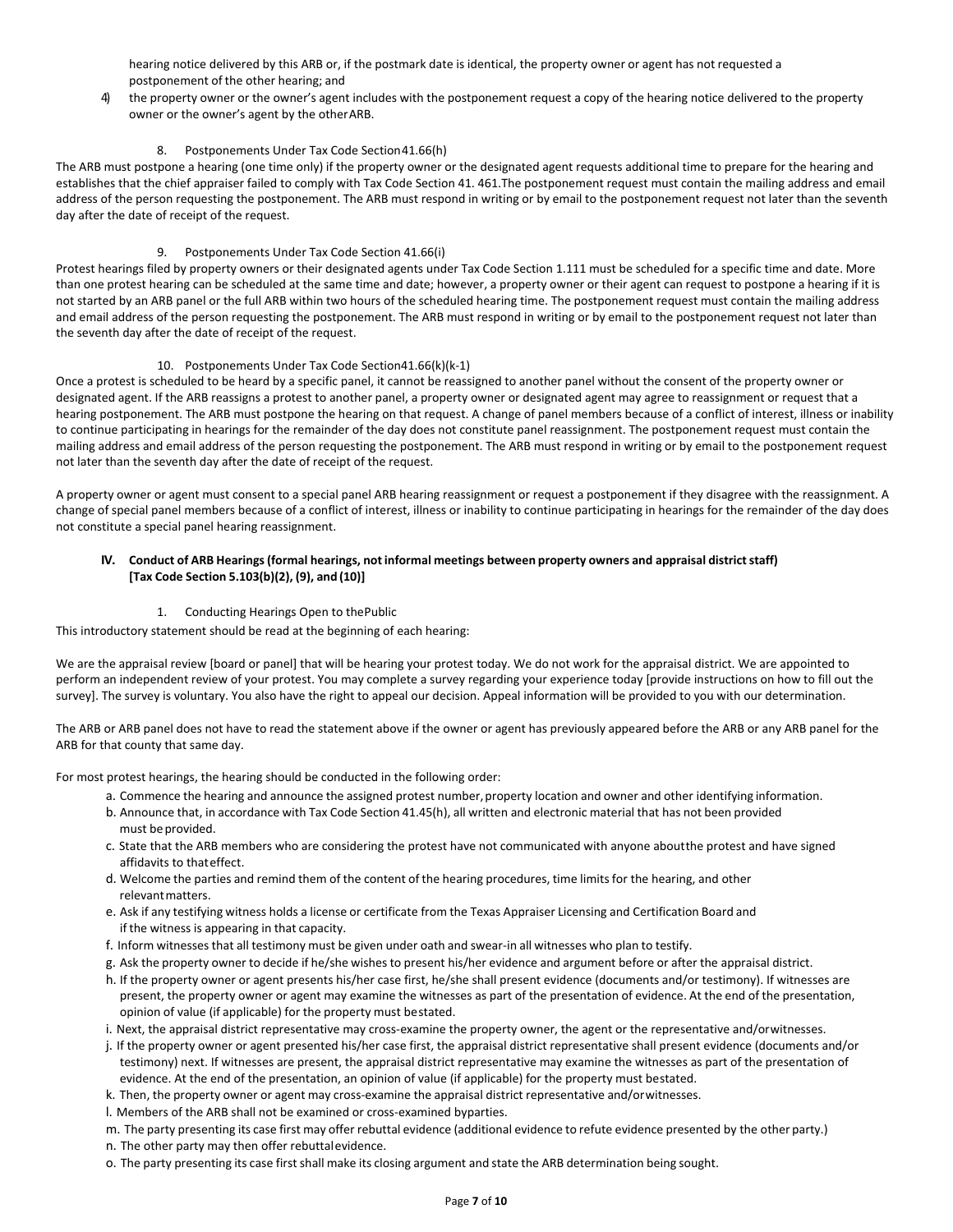- p. The party presenting its case second shall make its closing argument and state the ARB determination being sought.
- q. The ARB or panel chair shall state that the hearing is closed.
- r. The ARB or panelshall deliberate orally. No notes, text messages, or other forms of written communication are permitted.
- s. The ARB or panel chairman shall ask for a separate decision for each matter that was the subject of the protest hearing. The decision should include the exact value or issue to be determined. A vote shall be taken and recorded by a designated appraisal district staff person or member of the ARB assigned for this purpose. Separate determinations must be made for each protested issue (i.e., excessive appraisal and unequal appraisal must have separate ARB determinations).

Single member panels must make a recommendation on each motion submitted under protest. However, the ARB will ultimately accept the panel's determination, make its own determination on the protest or refer the matter for rehearing to a single member panel composed of someone who did not hear the original protest. Special panels appointed in certain counties must make a recommendation on each motion submitted under protest. However, the ARB will ultimately accept the panel's determination or refer the matter for rehearing to another special panel composed of members who did not hear the original protest. If the ARB does not have at least three other special panel members available, the ARB may make the determination.

t. Thank the parties for their participation and announce the determination(s) of the ARB and that an order determining protest will be sent by certified mail. Provide the property owner or their agent documents indicating that the members of the board hearing their protest signed the requiredaffidavit.

If computer screens are used by ARB members during ARB hearings for reviewing evidence and other information, computer screens also must be available to property owners and agents at the hearings to view the same information that is presented to the ARB members by the appraisal district staff. This requirement is met if the property owner or agent can see all information displayed on at least one computer screen in the hearing location (there is no requirement that the property owner or agent be provided a separate screen).

If a chief appraiser uses audiovisual equipment at a protest hearing, the appraisal office must provide equipment of the same general type, kind and character for the use of the property owner or agent during the hearing. See section VI, Other Issues, for more information regarding audiovisual equipment requirements.

The property owner or agent and the appraisal district representative are prohibited from debating each other. All communications must be directed to the ARB members, except for examination or cross-examination during testimony of witnesses or parties testifying at the hearing.

For taxing unit challenges, protests to correct appraisal records, protests regarding exemptions, or other matters that may be the subject of ARB hearings, the ARB should follow the order of conducting hearings above but may make exceptions for the type of hearing.

Records for each ARB proceeding must be kept according to Tax Code Section 41.68 and Comptroller Rule 9.803. This includes the ARB retaining evidence offered or submitted by the parties as required by Tax Code Section 41.45 and Comptroller Rules 9.803 and 9.805. The secretary of the ARB is responsible for ensuring proper record keeping, maintenance, and retention.

#### 2. Conducting Hearings Remotely

Under Tax Code Section 41.45(n), a property owner initiating a protest is entitled to offer evidence or argument by affidavit without physically appearing. To appear at a hearing remotely, a property owner must notify the ARB by written request not later than the 10th day before the date of the hearing (Tax Code Section 41.45(b-1). To offer evidence or argument at a hearing conducted remotely, a property owner must submit a written affidavit of any evidence before the hearing begins. A property owner is responsible for providing access to a hearing conducted remotely to another person the owner invites to participate in the hearing.

Tax Code Section 41.45(b-2) requires the ARB to provide the telephone number for conducting the remote call for URL address (if offered in that county). The ARB must hold the hearing in a location with equipment that allows all ARB members and parties to protest in attendance to hear and see the property owner's argument.

#### 3. Conducting Hearings Closed to thePublic

Under Tax Code Section 41.45(n), a joint motion by the chief appraiser and the property owner is required to request that the hearing be closed due to intent to disclose proprietary or confidential information that will assist the ARB in determining the protest.

The ARB or panel chair must convene the hearing as an open meeting and then announce that the meeting will be closed to the public as permitted by Tax Code Sections 41.66(d) and (d-1). Only the parties to the protest, their witnesses and the ARB members are permitted to stay in the hearing room. The same order of proceedings as for hearings open to the public should be followed.

The ARB secretary must keep a separate tape recording or written summary of testimony for the closed meeting in accordance with Comptroller Rule 9.803 generally. The proprietary or confidential evidence presented at the hearing giving rise to the closed hearing is confidential according to Tax Code Section 22.27 and must be marked as "confidential" and maintained as confidential in the ARB records for proper handling. At the conclusion of the hearing, the ARB panel must confirm with the parties that all proprietary and confidential information has been appropriately identified by the ARB. The confidentiality of the information must be maintained by the ARB members and disclosed only as provided by law.

After deliberation, the ARB must reconvene in open meeting and vote or take final action on the protest deliberated in the closed meeting. There must be no mention of the proprietary or confidential information during the open meeting.

#### 4. Right to Examine and Cross-Examine Witnesses or OtherParties

Tax Code Section 41.66(b) states that "each party to a hearing is entitled to offer evidence, examine or cross-examine witnesses or other parties, and present argument on the matters subject to the hearing." The ARB cannot prohibit this entitlement in any way; however, it may enforce time limits and dictate the order of ARB hearings for witness examination and cross-examination. To the extent possible, the parties should be advised in advance of any time limitations the ARB has determined to impose regarding the presentation of evidence.

#### 5. Party's Right to Appear by anAgent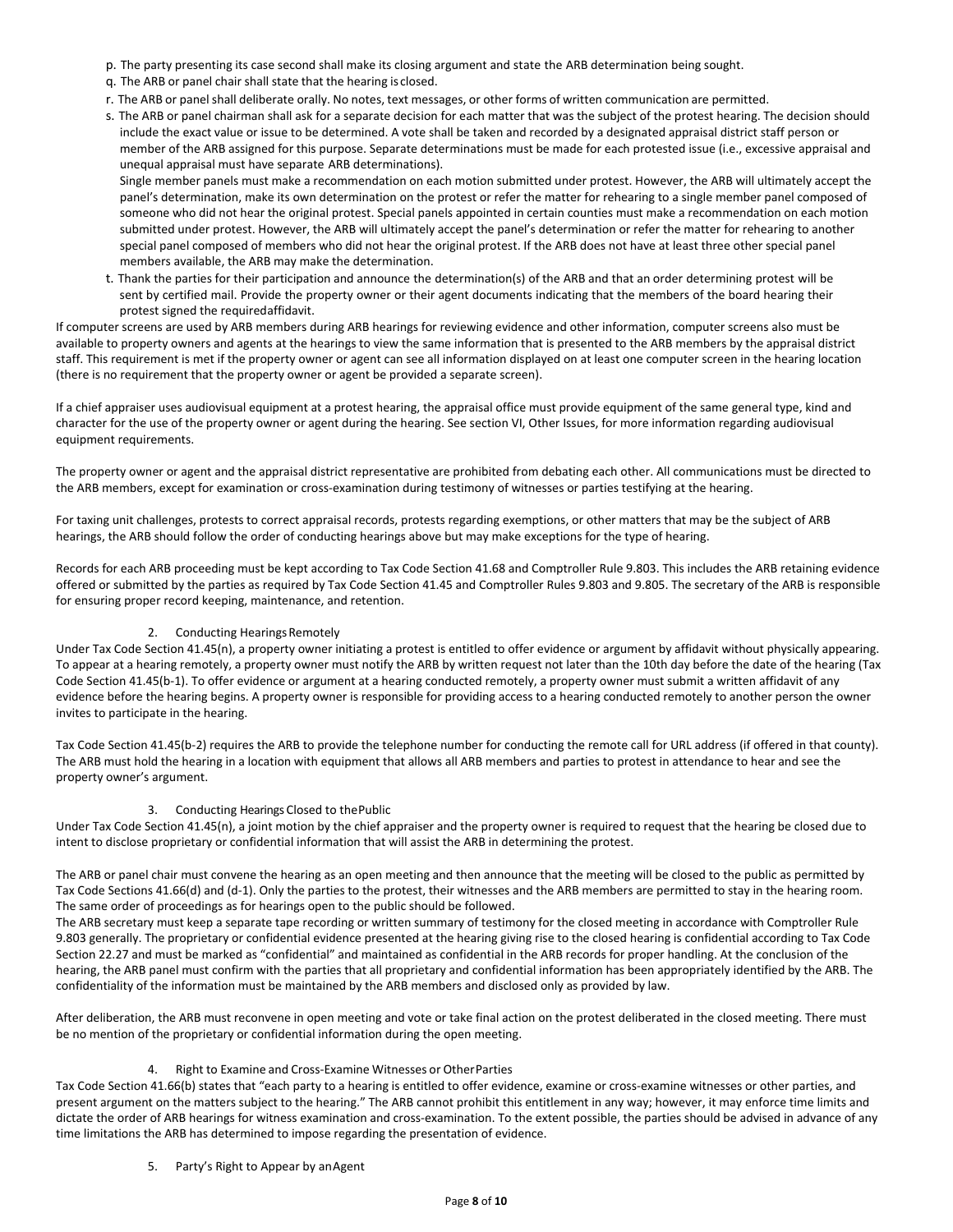The ARB must accept and consider a protest filed by an agent if an agency authorization is filed at or before the hearing on the protest. The ARB may not require that an agency authorization be filed at an earlier time. The ARB cannot require a person to designate an agent to represent the person in a property tax matter other than as provided by Tax Code Section 1.111.

A person leasing property who is contractually obligated to reimburse the property owner for taxes imposed on the property is entitled to file a protest if the property owner does not and to designate, under Tax Code Section 41.413, another person to act as his/her agent with the same authority and limitations as an agent designated under Tax Code Section 1.111.

#### **V. Evidence Considerations [Tax Code Section 5.103(8), (11), and(13)]**

1. A Party's Right to Offer Evidence andArgument

The ARB cannot prohibit a party's right to offer evidence and argument but may enforce time limits and dictate the order of ARB hearings. To the extent possible, the parties should be advised in advance of any time limitations the ARB has determined to impose regarding the presentation of evidence and argument. The ARB should, schedule permitting, provide as much time as possible to each party to a hearing to fully present evidence and offer argument.

2. Prohibition of Consideration of Information Not Provided at the ARBHearing

In a protest hearing, the ARB cannot consider any appraisal district information on a protest that was not presented to the ARB during the protest hearing. In order for any appraisal district record (i.e., appraisal roll history, appraisal cards) to be considered by the ARB, it must be presented as evidence by or on behalf of a party (e.g. chief appraiser, appraisal district representative, property owner, agent or witness) at the protest hearing.

## 3. Exclusion of Evidence Required by Tax Code Section 41.67(d)

If it is established during a protest hearing that information was previously requested under Tax Code Section 41.461 by the protesting party and that the information was not delivered to the protesting party at least 14 days before the scheduled or postponed hearing, the requested information not made available cannot be used or offered in any form as evidence in the hearing. The ARB must exclude evidence under Tax Code Section 41.67(d) only if evidence presented at the hearing establishes that: (1) the information sought to be excluded as evidence was not delivered at least 14 days before the hearing; and (2) the information sought to be excluded as evidence was previously requested by the protesting party.

#### **VI. Other Issues [Tax Code Section 5.103(17)]**

1. Compliance with the Law, Integrity, andImpartiality

ARB members must comply with the law and should act at all times in a manner that promotes public confidence in the integrity and impartiality of the ARB.

2. Patience and Courtesy

ARB members must be patient, dignified and courteous to parties appearing before the ARB.

3. Bias or Prejudice

ARB members must perform their ARB duties without bias or prejudice.

4. ConfidentialInformation

ARB members must not disclose or use for any purpose unrelated to ARB duties confidential information acquired in the performance of ARB duties.

5. Required Contents That Vary byARB

ARB model hearing procedures must comply with Comptroller Rule 9.805 concerning ARB evidence exchange and retention and audiovisual equipment requirements. The rule requires that ARB procedures include specific items that may vary by ARB. The rule addresses:

- the manner and form, including security requirements, in which a personmust provide the other party with evidentiary materials the person intends to offer or submit to the ARB for consideration at the hearing on a small, portable, electronic device;
- how the evidence must be retained as part of the ARB's hearing record; and
- the audiovisual equipment provided by an appraisal district, if any, for use by a property owner or the property owner's agent. This section of the ARB's hearing procedures must address each item required in Comptroller Rule 9.805.

January 1, 2022 Property Tax Assistance Division Texas Comptroller of Public Accounts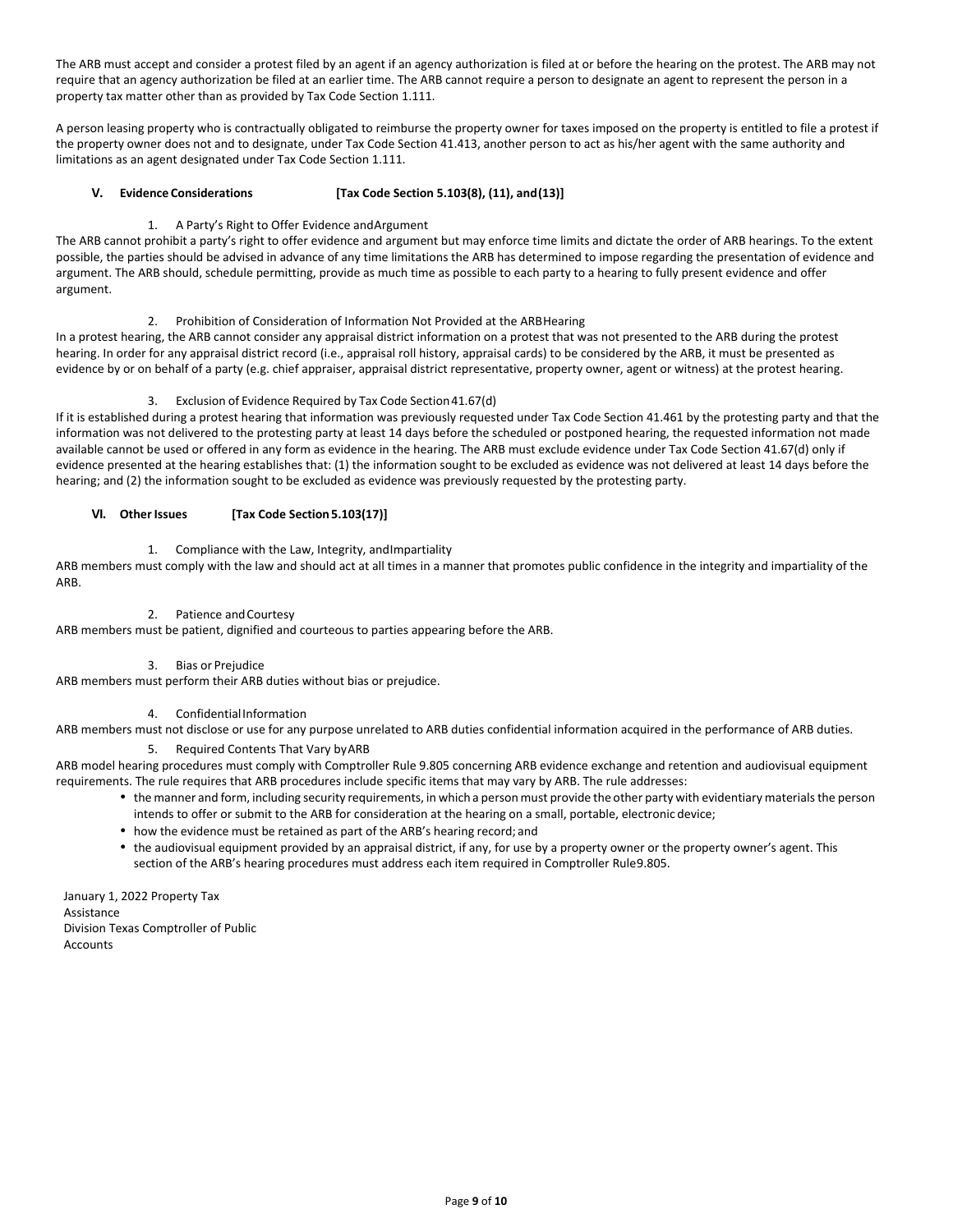## **Chronology**

Amended and Adopted by the Travis Appraisal Review Board on April 3, 2009 Amended and Adopted by the Travis Appraisal Review Board on March 5, 2010 Amended and Adopted by the Travis Appraisal Review Board on October 27, 2010 Amended and Adopted by the Travis Appraisal Review Board on February 22, 2011

Amended and Adopted by the Travis Appraisal Review Board on July 1, 2011 Amended and Adopted by the Travis Appraisal Review Board on July 13, 2011 Amended and Adopted by the Travis Appraisal Review Board on October 21, 2011 Amended and Adopted by the Travis Appraisal Review Board on August 30, 2013 Amended and Adopted by the Travis Appraisal Review Board on March 27, 2014 Amended and Ratified by the Travis Appraisal Review Board on May 4, 2017 Amended and Ratified by the Travis Appraisal Review Board on April 10, 2018 Amended and Ratified by the Travis Appraisal Review Board on May 14, 2018 Amended and Ratified by the Travis Appraisal Review Board on May 28, 2021

Amended and Ratified by the Travis Appraisal Review Board on May 11, 2022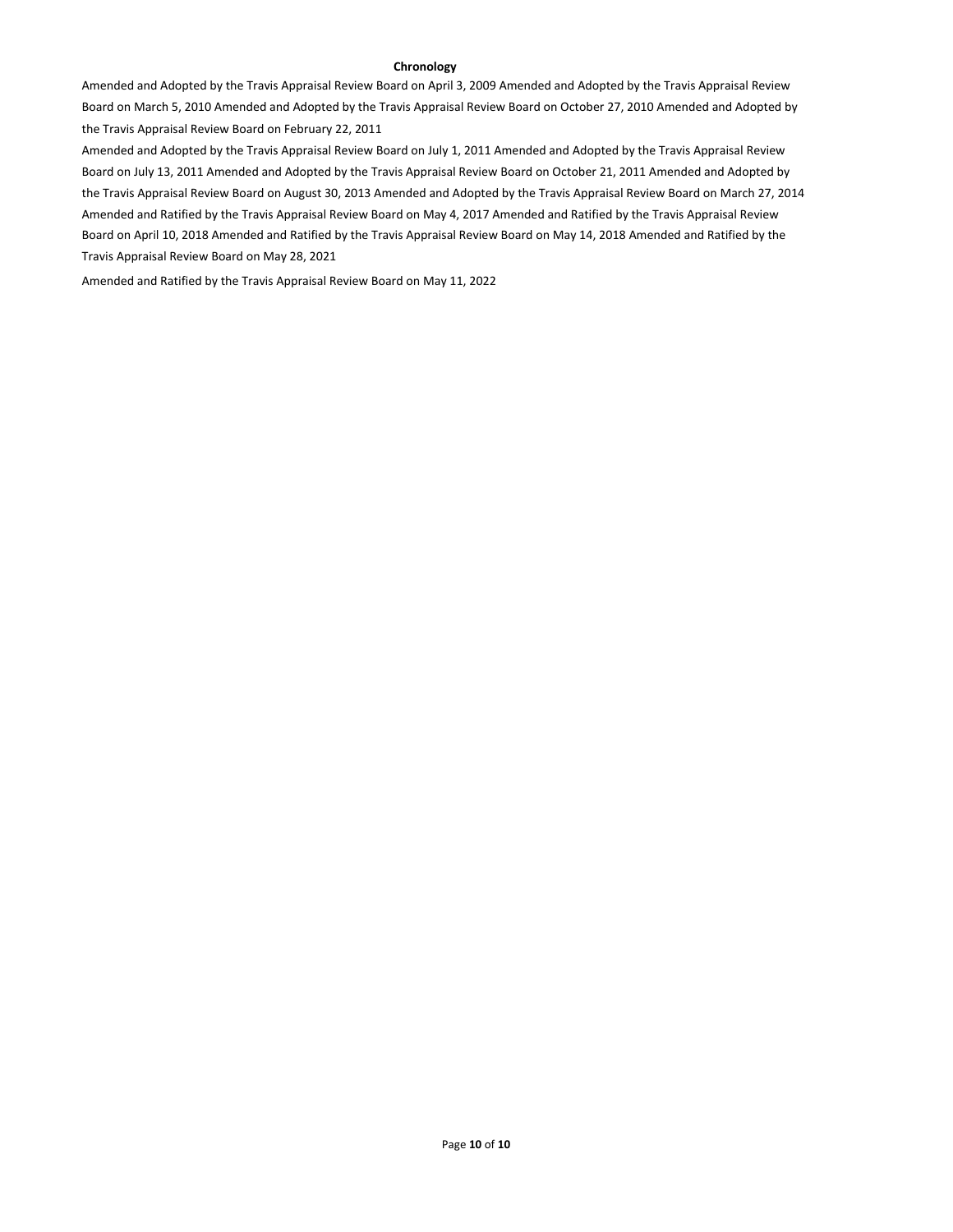**Property Taxpayer Remedies**<br> **Property Taxpayer Remedies**<br> **Property Taxpayer Remedies to the control of the state of the state of the state of the state of the state of the state of the state of the state of the state o** 

of *Appraised Value* mailed to property owners to explain the deadlines and procedures used in protesting the value of their property. The chief appraiser must provide another copy to property owners initiating protests.

The first step in exercising your rights under the Tax Code is to protest your property's appraised value. The following remedies only address appraised values and related matters. Government spending and taxation are not the subjects of this publication and must be addressed by local taxing units.

# How to Protest Property Value

Appraisal districts must send required notices by May 1, or by April 1 if your property is a residential homestead, or as soon as practical thereafter. The notice must separate the appraised value of real and personal property.

The notice will also include the date and place the appraisal review board (ARB) will begin hearing protests and an explanation of the availability and purpose of an informal conference with the appraisal district to resolve your concerns before your ARB hearing. If you are dissatisfied with your appraised value or if errors exist in the appraisal records regarding your property, you should file a *Notice of Protest* with the ARB.

If an appraisal district has an Internet website, it must permit electronic filing of a protest for incorrect appraised value and/or unequal appraisal of property for which a residence homestead exemption has been granted, with certain exceptions. Counties with populations of 500,000 or more are required to do so and thus must have a website. Contact your local appraisal district for more details on filing a protest electronically.

# **What Can be Protested**

The *Notice of Protest* may be filed using the model form on the Comptroller's website: comptroller.texas.gov/forms/50-132.pdf. The notice need not be on this form. Your notice of protest is sufficient if it identifies (1) the protesting person claiming an ownership interest in the property,  $(2)$  the property that is the subject of the protest and (3) dissatisfaction with a determination of the appraisal district.

You may request the ARB to schedule hearings on protests to be held consecutively concerning up to 20 designated properties on the same day. You may use a special notice on the Comptroller's website: comptroller.texas.gov/ forms/50-131.pdf.

You may protest the value on your property in the following situations:

- the value the appraisal district placed on your property is too high and/or your property is unequally appraised;
- the appraisal district denied a special appraisal, such as open-space land, or incorrectly denied or modified your exemption application;
- the appraisal district failed to provide you with required notices; or
- other matters prescribed by Tax Code Section  $41.41(a)$ .

# How to Complete the Protest Form

If using the protest form, these tips will help ensure that you can present your evidence and preserve your appeal rights.

- You should pay particular attention to the reason for protest section of the form.
- What you check as the reason for the protest influences the type of evidence you may present at your hearing.
- Your appeal options after the hearing are influenced by what you protest.

In the case of a typical residential property, checking incorrect appraised value and/or unequal appraisal will allow you to present the widest types of evidence and preserve your full appeal rights.

# How to Resolve Concerns Informally

Appraisal districts will informally meet with you and try to resolve your objections prior to your ARB hearing. You must request the informal conference with the appraisal district on either your Notice of Protest form or in writing before your scheduled hearing date. It is very important, however, that you preserve your right to protest to the ARB by filing your *Notice of Protest* before the deadline, even if you expect to resolve

your concerns at the informal meeting with the appraisal district.

Ask one of the appraisal district's appraisers to explain how the district arrived at the value of your property. Be sure the property description is correct and that the measurements for your home or business and lot are accurate. Many appraisal districts have this information online.

# What is an ARB?

The ARB is an independent, impartial group of citizens authorized to resolve disputes between taxpayers and the appraisal district. It is not controlled by the appraisal district. The local administrative district judge, or the judge's designee, appoints ARB members, including special panel ARB members to hear complex property protests.

The ARB must adopt and follow certain hearing procedures that may be unfamiliar to you. It must base its decisions on facts it hears from you and the appraisal district to decide whether the appraisal district has acted properly in determining the value of your property.

ARB members cannot discuss your case with anyone outside of the hearing. Protest hearings, however, are open to the public and anyone can sit in and listen to the case. A closed hearing is allowed on the joint motion of the property owner and chief appraiser if either intends to disclose proprietary or confidential information at the hearing.

# When are Protests Filed?

You must file your *Notice of Protest* with the ARB no later than May 15 or 30 days after the appraisal district mailed the *Notice of Appraised Value,* whichever is later. You may request an evening or Saturday hearing. The ARB will notify you at least 15 days in advance of the date, time and place of your hearing. Under certain circumstances, you may be entitled to a postponement of the hearing to a later date. The ARB begins hearings around May 15 and generally completes them by July 20. Start and end dates can vary from appraisal district to appraisal district.

At least 14 days before your protest hearing, the appraisal district will mail a copy of this pamphlet; a copy of the adpoted ARB procedures; and a statement that you may request a copy of the data, schedules, formulas and any other information the chief appraiser will introduce at your hearing.